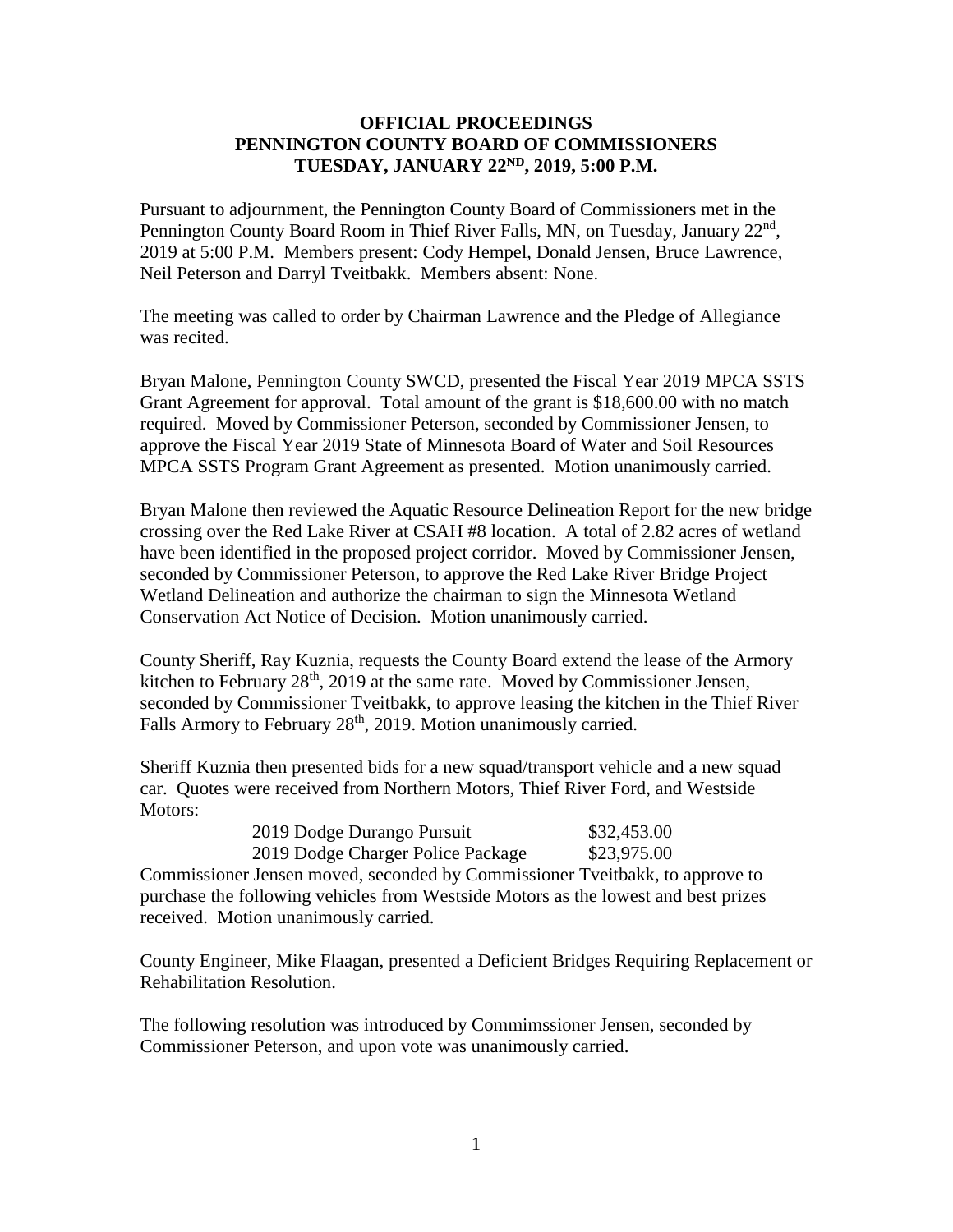#### **DEFICIENT BRIDGES REQUIRING REPLACEMENT OR REHABILITATION**

**Whereas,** the County of Pennington has determined that the following deficient of functionally obsolete bridges on the CSAH, County Road and Township systems are a high priority and require replacement or rehabilitation within the next five (5) years, and

| $\sim$        |                    |              |               |               |          |
|---------------|--------------------|--------------|---------------|---------------|----------|
| <b>Bridge</b> | Road No.           | Estimated    | Town          | <b>Bridge</b> | Proposed |
| No.           |                    | Project Cost | <b>Bridge</b> | Bonding       | Year     |
| 93203         | CR 65              | 20,000<br>S  |               | 20,000<br>S   | 2023     |
| L0264         | CR 75              | 123,000      |               | 123,000       | 2020     |
| 90441         | CR 52              | 250,000<br>S |               | \$250,000     | 2023     |
| N/A           | CSAH <sub>7</sub>  | 250,000<br>S |               |               | 2019     |
| 57501         | CSAH <sub>22</sub> | \$1,000,000  |               | 900,000<br>S  | 2022     |
| N/A           | CR 62              | 184,000      |               | 140,000       | 2019     |
|               |                    |              |               |               |          |

Old

**Whereas,** local roads play an essential role in the overall state transportation network and local bridges are the critical component of the local road systems, and

**Whereas,** State support for the replacement or rehabilitation of local bridges continues to be crucial to maintaining the integrity of the local road systems and is necessary for the County and the Townships to proceed with the replacement or rehabilitation of the high priority deficient bridges described above, and

**Whereas,** Pennington County intends to proceed with replacement or rehabilitation of these bridges as soon as possible when State Transportation Bond Funds are available.

**Now, Therefore, Be It Resolved,** that Pennington County commits that it will proceed with the design and contract documents for these bridges immediately after being notified that funds are available in order to permit construction to take place within one year of notification.

County Engineer, Mike Flaagan, then requested to advertise for 2019 fuel supplies, equipment rental, and culvert supplies. Moved by Commissioner Jensen, seconded by Commissioner Tveitbakk, to authorize the County Engineer and County Auditor-Treasurer to advertise for bids for 2019 fuel supplies, culvert supplies, and equipment rental to be opened March 12<sup>th</sup>, 2019. Motion carried.

Moved by Commissioner Hempel, seconded by Commissioner Tveitbakk, to approve purchases of three new personal desktop computers for the Highway Department. Motion carried.

Moved by Commissioner Hempel, seconded by Commissioner Tveitbakk, to approve purchase of a Tough Book laptop computer for the County Highway Department. Motion carried.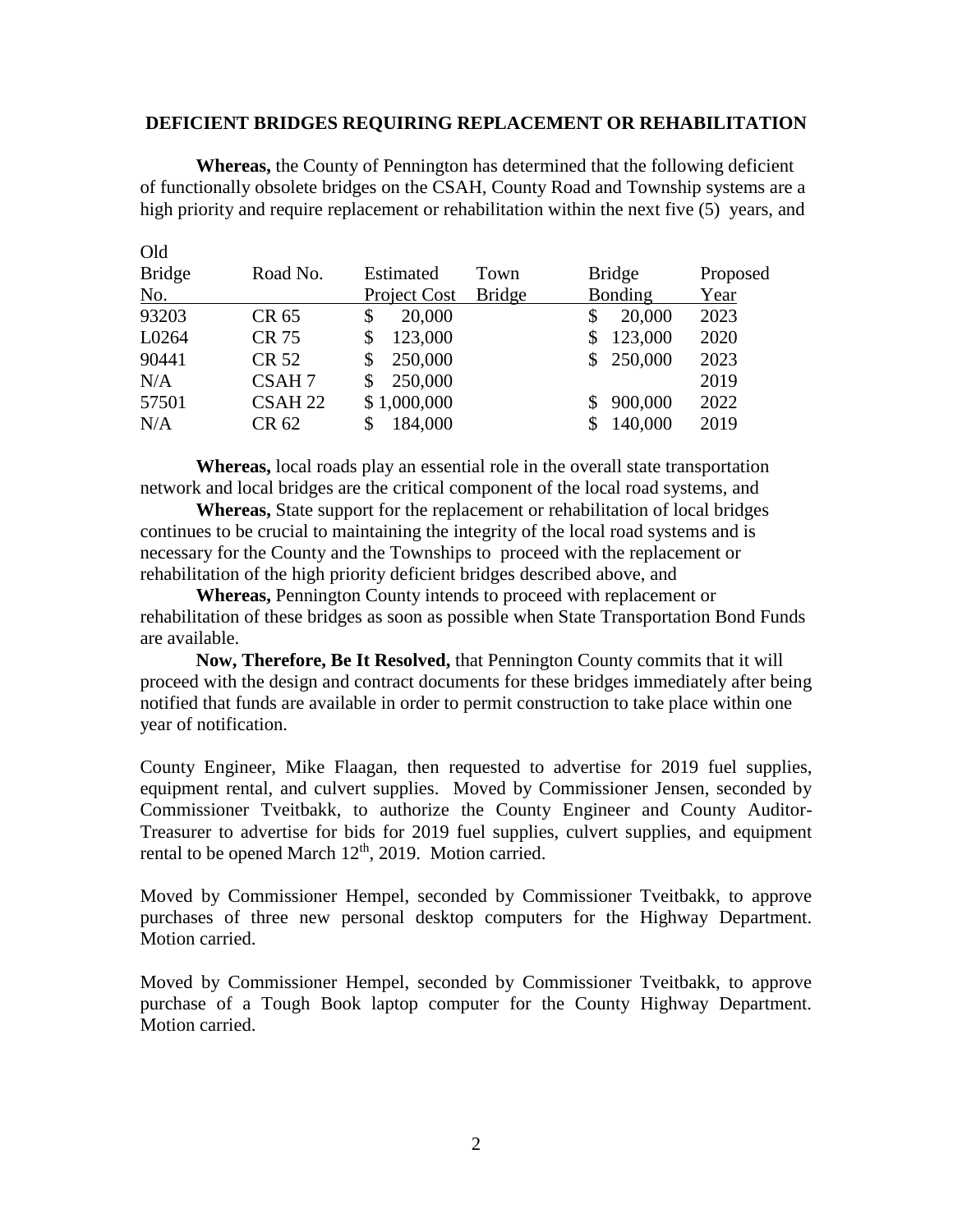Moved by Commissioner Tveitbakk, seconded by Commissioner Hempel, to purchase a new HP printer for the Highway Department Accountant for a price of \$700.00. Motion carried.

The County Board then took up the matter of the appointment to the Northwest Regional Library Board. Mary Cullen, current Chair of the Thief River Falls Library Board submitted a letter of recommendation to appoint Glenice Johnson for the position.

Commissioner Hempel made a motion to appoint Glenice Johnson to the Northwest Regional Library Board. The motion died for lack of a second.

The County Board will hold off on any appointment until a future date.

The Falls DAC has provided a cleaning agreement for the public areas and restrooms in the Justice Center effective January  $21^{st}$ , 2019 to April 30<sup>th</sup>, 2019. Moved by Commissioner Jensen, seconded by Commmissioner Tveitbakk, to approve the cleaning agreement with the Falls Diverse Abilities Corporation, Thief River Falls, as presented. Motion carried.

Commissioner Peterson moved, seconded by Commissioner Jensen, to send a letter to the St. Paul District Corps of Engineers supporting granting permits to build the new Enbridge Line 3. Motion unanimously carried.

County Auditor-Treasurer, Ken Olson, reviewed the Pennington County Human Service Committee Consent Agenda. On a motion by Commissioner Hempel, and seconded by Commissioner Tveitbakk, the following recommendations of the Pennington County Human Service Committee for January 15<sup>th</sup>, 2019 are hereby approved. Motion carried.

# SECTION A

- I. To approve the December 18, 2018 Human Service Committee meeting minutes.
- II. To approve the agency's personnel actions.
- III. A. To approve the CY 2019 Children's Mental Health Purchase of Service Agreement between Pennington County Human Services . and Northwestern Mental Health Center, Inc. as presented.

## SECTION B

I. To approve payment of the agency's bills.

Motioned by Commissioner Tveitbakk, seconded by Commissioner Peterson, to approve payment of the Human Services warrants totaling \$67,065.17, the Auditor and Manual warrants for September, October, and November 2018 totaling \$8,036,908.54, and also the following Commissioner warrants. Motion carried.